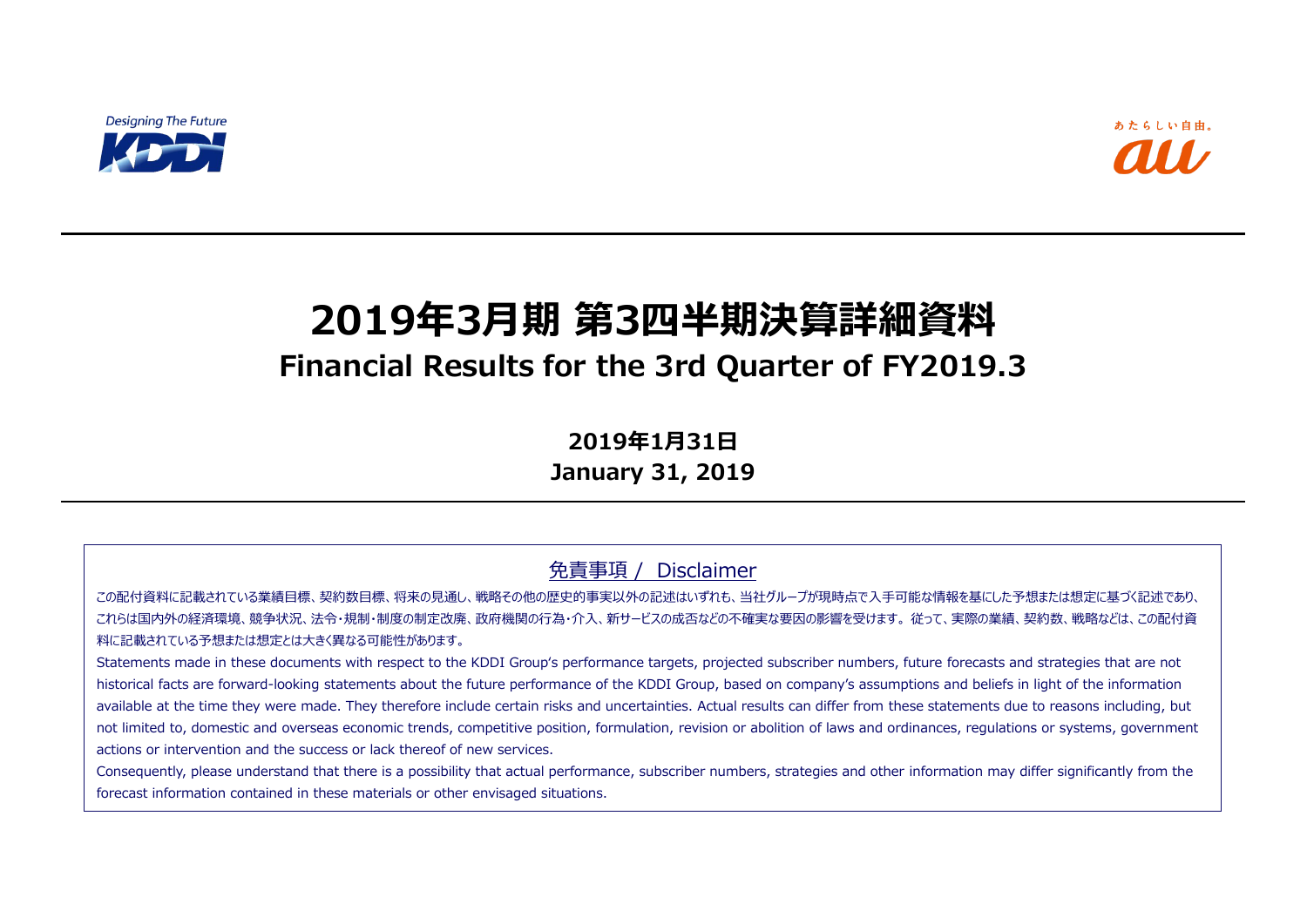# **決算概要(連結ベース) / Financial Results Summary (Consolidated)**

### **Unit: 百万円 / Millions of Yen**

|                                                                                   |           |           |           |           |                        |           |           |           |           |                    | Unit: 百万円 / Millions of Yen       |                        |
|-----------------------------------------------------------------------------------|-----------|-----------|-----------|-----------|------------------------|-----------|-----------|-----------|-----------|--------------------|-----------------------------------|------------------------|
| 連結                                                                                |           |           | FY2018.3  |           |                        |           |           | FY2019.3  |           |                    | FY2019.3                          |                        |
| <b>Consolidated Statement</b>                                                     | <b>1Q</b> | 2Q        | 3Q        | <b>4Q</b> | 通期<br><b>Full-year</b> | <b>1Q</b> | 2Q        | 3Q        | <b>4Q</b> | 累計<br><b>Total</b> | 通期予想<br><b>Full-year Forecast</b> | 進捗率<br><b>Progress</b> |
| 売上高<br><b>Operating revenue</b>                                                   | 1,198,666 | 1,217,404 | 1,344,003 | 1,281,905 | 5,041,978              | 1,221,716 | 1,240,552 | 1,309,390 |           | 3,771,659          | 5,150,000                         | 73.2%                  |
| 営業利益<br><b>Operating income</b>                                                   | 281,414   | 261,122   | 271,235   | 149,022   | 962,793                | 288,862   | 272,330   | 261,289   |           | 822,481            | 1,020,000                         | 80.6%                  |
| 営業利益率<br><b>Operating margin</b>                                                  | 23.5%     | 21.4%     | 20.2%     | 11.6%     | 19.1%                  | 23.6%     | 22.0%     | 20.0%     |           | 21.8%              | 19.8%                             |                        |
| 親会社の所有者に帰属する当期利益<br>Profit for the period attributable to<br>owners of the parent | 173,474   | 155,970   | 161,114   | 81,970    | 572,528                | 178,666   | 166,810   | 160,295   |           | 505,771            | 620,000                           | 81.6%                  |
| フリーキャッシュフロー<br>Free cash flows                                                    | 55,062    | 306,230   | $-5,273$  | 71,539    | 427,558                | 22,730    | 131,101   | $-5,801$  |           | 148,030            | 260,000                           |                        |
| 減価償却費及び償却費<br>Depreciation and amortization                                       | 137,562   | 136,730   | 136,681   | 135,635   | 546,609                | 139,542   | 138,126   | 142,961   |           | 420,629            | 560,000                           | 75.1%                  |
| 固定資産除却費<br><b>Retirement of fixed assets</b>                                      | 5,536     | 7,517     | 6,073     | 18,466    | 37,591                 | 1,958     | 2,052     | 2,455     |           | 6,465              | 10,000                            | 64.6%                  |
| 設備投資額 (支払)<br>Capex (cash flow basis)                                             | 124,040   | 122,135   | 138,983   | 175,673   | 560,831                | 168,095   | 138,357   | 152,721   |           | 459,173            | 570,000                           | 80.6%                  |
| <b>EBITDA</b>                                                                     | 424,512   | 405,432   | 413,989   | 316,128   | 1,560,061              | 430,362   | 412,511   | 406,709   |           | 1,249,581          | 1,590,000                         | 78.6%                  |
| EBITDAマージン<br><b>EBITDA margin</b>                                                | 35.4%     | 33.3%     | 30.8%     | 24.7%     | 30.9%                  | 35.2%     | 33.3%     | 31.1%     |           | 33.1%              | 30.9%                             |                        |

| 連結                                                                                       |                  | FY2018.3                |                          |  |                         |                         |                    |                          | 19年3月末 予想 |                         |                        |
|------------------------------------------------------------------------------------------|------------------|-------------------------|--------------------------|--|-------------------------|-------------------------|--------------------|--------------------------|-----------|-------------------------|------------------------|
| <b>Consolidated Statement</b>                                                            | 17年6月末<br>Jun-17 | 17年9月末<br><b>Sep-17</b> | 17年12月末<br><b>Dec-17</b> |  | 18年3月末<br><b>Mar-18</b> | 18年6月末<br><b>Jun-18</b> | 18年9月末<br>$Sep-18$ | 18年12月末<br><b>Dec-18</b> |           | 19年3月末<br><b>Mar-19</b> | <b>Mar-19 Forecast</b> |
| 資産<br><b>Total assets</b>                                                                | 6,122,912        | 6,294,597               | 6,402,144                |  | 6,574,555               | 6,771,125               | 6,992,335          | 7,156,958                |           |                         |                        |
| 資本<br><b>Total equity</b>                                                                | 3,856,301        | 3,992,862               | 4,081,511                |  | 4,131,257               | 4,400,261               | 4,545,764          | 4,520,245                |           |                         |                        |
| 親会社所有者帰属持分比率 <br>Ratio of equity attributable<br>to owners of the parent to total assets | 58.6%            | 58.5%                   | 58.5%                    |  | <b>57.4%</b>            | 59.5%                   | 59.4%              | 57.4%                    |           |                         |                        |
| 1株当たり親会社所有者帰属持分(円)<br>Equity per share attributable<br>to owners of the parent           | ¥1,466           | ¥1,520                  | ¥1,545                   |  | ¥1,569                  | ¥1,674                  | ¥1,737             | ¥1,737                   |           |                         |                        |
| 有利子負債残高 <br><b>Interest-bearing debt</b>                                                 | 1,205,280        | 1,092,359               | 1,114,152                |  | 1,118,616               | 1,222,452               | 1,161,717          | 1,379,215                |           |                         |                        |
| 現預金控除後<br>Net debt                                                                       | 1,063,629        | 816,989                 | 932,430                  |  | 917,782                 | 1,053,869               | 975,032            | 1,187,581                |           |                         |                        |
| <b>lDebt/EBITDA (倍)</b><br>Debt/EBITDA ratio                                             | $\sim$           | $\blacksquare$          | $\blacksquare$           |  | 0.72                    |                         |                    |                          |           |                         |                        |
| D/E レシオ (倍)<br>Debt/Equity ratio                                                         | 0.34             | 0.30                    | 0.30                     |  | 0.30                    | 0.30                    | 0.28               | 0.34                     |           |                         |                        |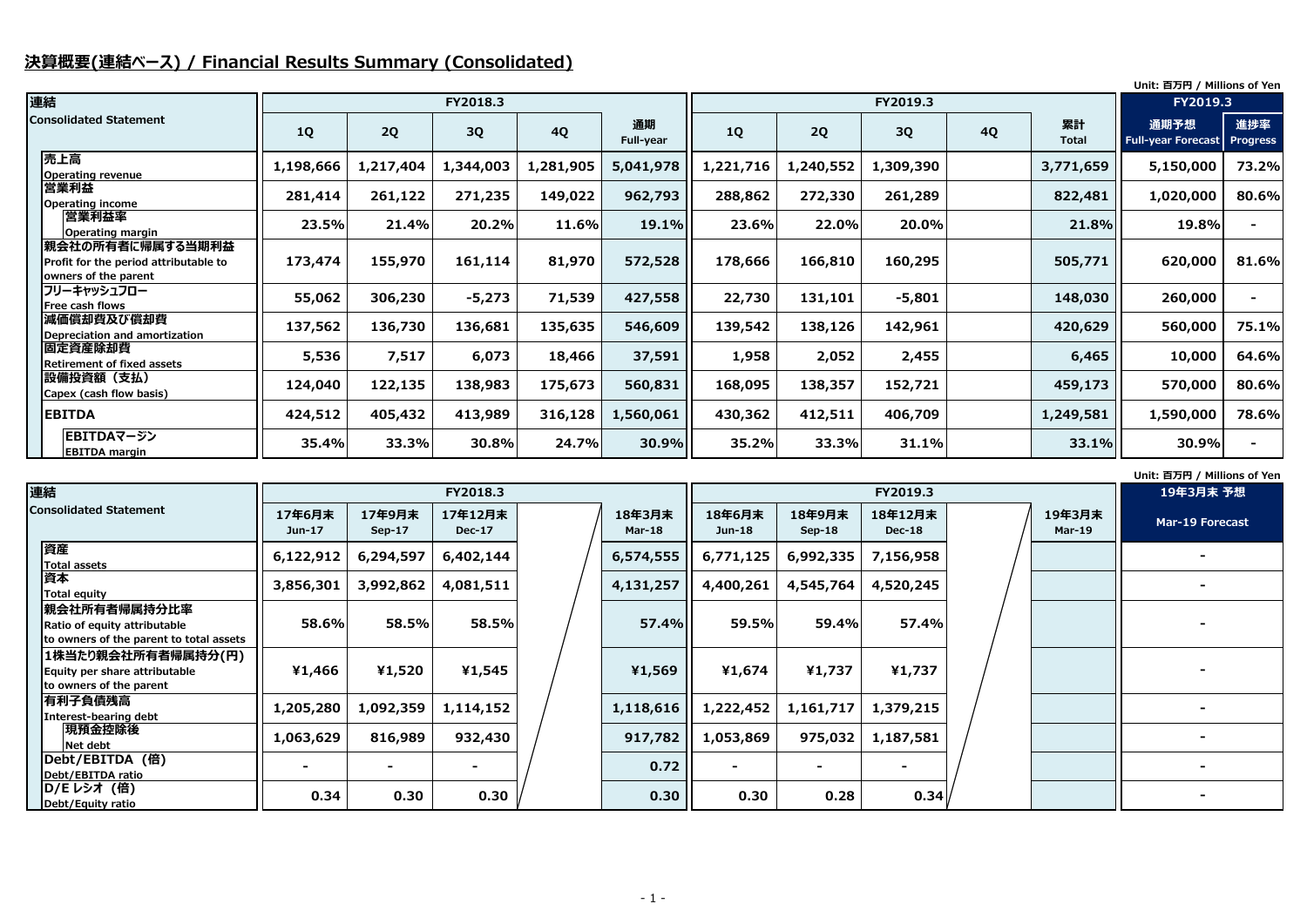# **決算概要(パーソナル) / Financial Results Summary (Personal Services)**

|                                                         |           |         |           |           |                 |         |         |           | Unit: 百万円 / Millions of Yen |                    |                                   |                        |
|---------------------------------------------------------|-----------|---------|-----------|-----------|-----------------|---------|---------|-----------|-----------------------------|--------------------|-----------------------------------|------------------------|
| パーソナルセグメント                                              |           |         | FY2018.3  |           |                 |         |         | FY2019.3  |                             |                    | FY2019.3                          |                        |
| <b>Personal Services segment</b>                        | <b>1Q</b> | 2Q      | 3Q        | <b>4Q</b> | 通期<br>Full-year | 1Q      | 2Q      | 3Q        | <b>4Q</b>                   | 累計<br><b>Total</b> | 通期予想<br><b>Full-year Forecast</b> | 進捗率<br><b>Progress</b> |
| 売上高<br><b>Operating revenue</b>                         | 919,443   | 943,732 | 1,052,390 | 984,040   | 3,899,605       | 936,746 | 961,423 | 1,019,547 |                             | 2,917,717          | 4,000,000                         | 72.9%                  |
| グループ外売上 (外部顧客への売上高)<br>Revenue from external customers  | 894,521   | 917,748 | 1,025,622 | 955,389   | 3,793,280       | 911,130 | 936,024 | 993,283   |                             | 2,840,438          | 3,900,000                         | 72.8%                  |
| モバイル通信料収入<br>Mobile communications revenues             | 453,260   | 451,528 | 446,400   | 436,634   | 1,787,822       | 442,079 | 443,962 | 444,484   |                             | 1,330,525          | 1,759,000                         | 75.6%                  |
| au通信ARPA収入<br>au ARPA revenues                          | 448,528   | 445,861 | 439,548   | 428,457   | 1,762,394       | 432,301 | 432,887 | 432,287   |                             | 1,297,475          | 1,710,000                         | 75.9%                  |
| MVNO収入<br><b>MVNO revenues</b>                          | 4,732     | 5,667   | 6,852     | 8,177     | 25,429          | 9,778   | 11,075  | 12,197    |                             | 33,050             | 49,000                            | 67.4%                  |
| 固定通信料収入<br><b>Fixed-line communications revenues</b>    | 193,502   | 205,661 | 200,390   | 200,549   | 800,102         | 198,384 | 199,640 | 200,345   |                             | 598,369            | 790,000                           | 75.7%                  |
| 端末販売収入、修理収入等<br>Handset revenues, repair revenues, etc. | 192,339   | 206,001 | 317,237   | 248,544   | 964,120         | 201,740 | 223,938 | 276,324   |                             | 702,001            | 1,081,000                         | 64.9%                  |
| その他<br><b>Others</b>                                    | 55,420    | 54,558  | 61,595    | 69,663    | 241,236         | 68,928  | 68,484  | 72,130    |                             | 209,543            | 270,000                           | 77.6%                  |
| セグメント間売上<br>Inter-segment revenue or transfers          | 24,922    | 25,984  | 26,768    | 28,651    | 106,325         | 25,616  | 25,399  | 26,264    |                             | 77,279             | 100,000                           | 77.3%                  |
| 営業利益<br><b>Operating income</b>                         | 222,064   | 200,027 | 203,792   | 107,048   | 732,931         | 219,517 | 207,201 | 192,310   |                             | 619,028            | 770,000                           | 80.4%                  |
| 減価償却費及び償却費<br>Depreciation and amortization             | 117,931   | 117,321 | 117,124   | 116,108   | 468,485         | 119,969 | 118,391 | 122,792   |                             | 361,152            | 480,000                           | 75.2%                  |
| 固定資産除却費<br><b>Retirement of fixed assets</b>            | 5,265     | 7,264   | 5,750     | 17,059    | 35,337          | 1,819   | 1,879   | 2,280     |                             | 5,978              | 10,000                            | 59.8%                  |
| <b>EBITDA</b>                                           | 345,260   | 324,611 | 326,667   | 251,290   | 1,247,828       | 341,304 | 327,471 | 317,382   |                             | 986,157            | 1,260,000                         | 78.3%                  |
| EBITDAマージン<br><b>EBITDA margin</b>                      | 37.6%     | 34.4%   | 31.0%     | 25.5%     | 32.0%           | 36.4%   | 34.1%   | 31.1%     |                             | 33.8%              | 31.5%                             |                        |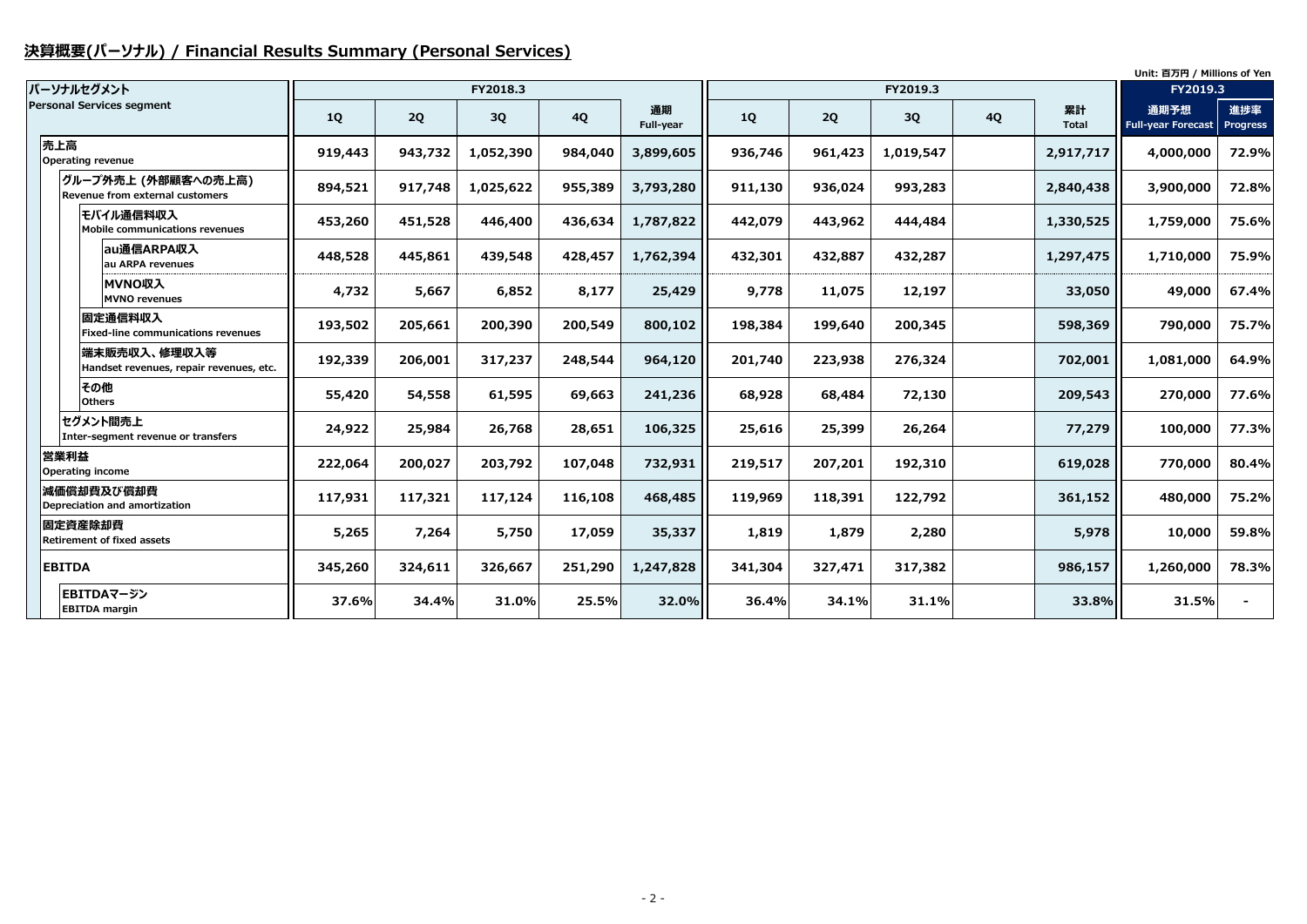# **決算概要(ライフデザイン / ビジネス) / Financial Results Summary (Life Design Services / Business Services)**

| ライフデザインセグメント                                           |           |         | FY2018.3 |           |                 |         |         | FY2019.3 |           |                    | Unit: 百万円 / Millions of Yen<br>FY2019.3 |                        |
|--------------------------------------------------------|-----------|---------|----------|-----------|-----------------|---------|---------|----------|-----------|--------------------|-----------------------------------------|------------------------|
| Life Design Services segment                           | <b>1Q</b> | 2Q      | 3Q       | <b>4Q</b> | 通期<br>Full-year | 1Q      | 2Q      | 3Q       | <b>4Q</b> | 累計<br><b>Total</b> | 通期予想<br><b>Full-year Forecast</b>       | 進捗率<br><b>Progress</b> |
| 売上高<br><b>Operating revenue</b>                        | 122,456   | 124,363 | 140,582  | 134,336   | 521,736         | 127,135 | 131,436 | 149,970  |           | 408,541            | 590,000                                 | 69.2%                  |
| グループ外売上 (外部顧客への売上高)<br>Revenue from external customers | 96,074    | 95,477  | 108,943  | 102,379   | 402,873         | 97,885  | 99,186  | 118,676  |           | 315,747            | 468,000                                 | 67.5%                  |
| <b> 付加価値ARPA収入</b><br><b>Value-added ARPA revenues</b> | 42,131    | 42,213  | 43,828   | 46,611    | 174,784         | 48,838  | 50,940  | 53,146   |           | 152,923            | 206,000                                 | 74.2%                  |
| その他<br><b>Others</b>                                   | 53,943    | 53,264  | 65,115   | 55,768    | 228,090         | 49,048  | 48,246  | 65,530   |           | 162,824            | 262,000                                 | 62.1%                  |
| セグメント間売上<br>Inter-segment revenue or transfers         | 26,382    | 28,885  | 31,639   | 31,957    | 118,863         | 29,249  | 32,251  | 31,294   |           | 92,794             | 122,000                                 | 76.1%                  |
| 営業利益<br><b>Operating income</b>                        | 26,412    | 24,694  | 31,101   | 21,838    | 104,045         | 27,432  | 27,285  | 31,865   |           | 86,582             | 115,000                                 | 75.3%                  |
| 減価償却費及び償却費<br>Depreciation and amortization            | 5,367     | 5,313   | 5,502    | 5,676     | 21,859          | 5,735   | 5,850   | 6,217    |           | 17,802             | 26,000                                  | 68.5%                  |
| 固定資産除却費<br><b>Retirement of fixed assets</b>           | 37        | 85      | 64       | 500       | 686             | 47      | 66      | 52       |           | 165                | $\blacksquare$                          |                        |
| <b>EBITDA</b>                                          | 31,816    | 30,093  | 36,668   | 29,002    | 127,578         | 33,214  | 33,201  | 38,134   |           | 104,549            | 141,000                                 | 74.1%                  |
| EBITDAマージン<br><b>EBITDA</b> margin                     | $26.0\%$  | 24.2%   | 26.1%    | 21.6%     | 24.5%           | 26.1%   | 25.3%   | 25.4%    |           | 25.6%              | 23.9%                                   |                        |
|                                                        |           |         |          |           |                 |         |         |          |           |                    | Unit: 百万円 / Millions of Yen             |                        |

| ビジネスセグメント                                                      |         |         | FY2018.3 |           |                        |         |         |         | FY2019.3  |                    |                                   |                        |
|----------------------------------------------------------------|---------|---------|----------|-----------|------------------------|---------|---------|---------|-----------|--------------------|-----------------------------------|------------------------|
| <b>Business Services segment</b>                               | 1Q      | 2Q      | 3Q       | <b>4Q</b> | 通期<br><b>Full-year</b> | 1Q      | 2Q      | 3Q      | <b>4Q</b> | 累計<br><b>Total</b> | 通期予想<br><b>Full-year Forecast</b> | 進捗率<br><b>Progress</b> |
| 売上高<br><b>Operating revenue</b>                                | 174,869 | 184,169 | 184,584  | 206,349   | 749,971                | 189,186 | 194,822 | 198,275 |           | 582,283            | 780,000                           | 74.7%                  |
| グループ外売上 (外部顧客への売上高) <br><b>Revenue from external customers</b> | 142,654 | 138,300 | 145,109  | 164,990   | 591,053                | 148,182 | 152,158 | 150,908 |           | 451,248            | 610,000                           | 74.0%                  |
| モバイル<br><b>Mobile</b>                                          | 55,506  | 56,823  | 57,697   | 63,080    | 233,107                | 57,714  | 58,509  | 56,150  |           | 172,374            | 235,000                           | 73.4%                  |
| 固定<br><b>Fixed-line</b>                                        | 68,138  | 60,598  | 65,246   | 75,970    | 269,952                | 67,058  | 67,351  | 68,157  |           | 202,567            | 272,000                           | 74.5%                  |
| その他<br><b>Others</b>                                           | 19,009  | 20,879  | 22,166   | 25,940    | 87,994                 | 23,409  | 26,297  | 26,601  |           | 76,307             | 103,000                           | 74.1%                  |
| セグメント間売上<br>Inter-segment revenue or transfers                 | 32,215  | 45,868  | 39,476   | 41,359    | 158,918                | 41,005  | 42,665  | 47,366  |           | 131,036            | 170,000                           | 77.1%                  |
| 営業利益<br>Operating income                                       | 23,622  | 24,759  | 23,692   | 12,394    | 84,467                 | 26,501  | 28,096  | 27,851  |           | 82,448             | 93,000                            | 88.7%                  |
| 減価償却費及び償却費<br>Depreciation and amortization                    | 11,666  | 11,595  | 11,430   | 11,498    | 46,189                 | 11,353  | 11,374  | 11,241  |           | 33,968             | 46,000                            | 73.8%                  |
| 固定資産除却費<br><b>Retirement of fixed assets</b>                   | 230     | 151     | 165      | 831       | 1,377                  | 91      | 87      | 119     |           | 297                | 1,000                             | 29.7%                  |
| <b>EBITDA</b>                                                  | 35,519  | 36,568  | 35,287   | 25,623    | 132,997                | 37,944  | 39,560  | 39,215  |           | 116,719            | 140,000                           | 83.4%                  |
| EBITDAマージン<br><b>EBITDA</b> margin                             | 20.3%   | 19.9%   | 19.1%    | 12.4%     | 17.7%                  | 20.1%   | 20.3%   | 19.8%   |           | 20.0%              | 17.9%                             |                        |

| UNIL: 日刀門 / MIIIIONS OF YEN |                           |                 |  |  |  |  |  |  |  |  |
|-----------------------------|---------------------------|-----------------|--|--|--|--|--|--|--|--|
|                             | FY2019.3                  |                 |  |  |  |  |  |  |  |  |
| ŀ                           | 通期予想                      | 進捗率             |  |  |  |  |  |  |  |  |
| ۱ı                          | <b>Full-year Forecast</b> | <b>Progress</b> |  |  |  |  |  |  |  |  |
| 283                         | 780,000                   | 74.7%           |  |  |  |  |  |  |  |  |
| 248                         | 610,000                   | 74.0%           |  |  |  |  |  |  |  |  |
| 374                         | 235,000                   | 73.4%           |  |  |  |  |  |  |  |  |
| 567                         | 272,000                   | 74.5%           |  |  |  |  |  |  |  |  |
| 307                         | 103,000                   | 74.1%           |  |  |  |  |  |  |  |  |
| 036                         | 170,000                   | 77.1%           |  |  |  |  |  |  |  |  |
| 448                         | 93,000                    | 88.7%           |  |  |  |  |  |  |  |  |
| 968                         | 46,000                    | 73.8%           |  |  |  |  |  |  |  |  |
| 297                         | 1,000                     | 29.7%           |  |  |  |  |  |  |  |  |
| 719                         | 140,000                   | 83.4%           |  |  |  |  |  |  |  |  |
| $0.0\%$                     | 17.9%                     |                 |  |  |  |  |  |  |  |  |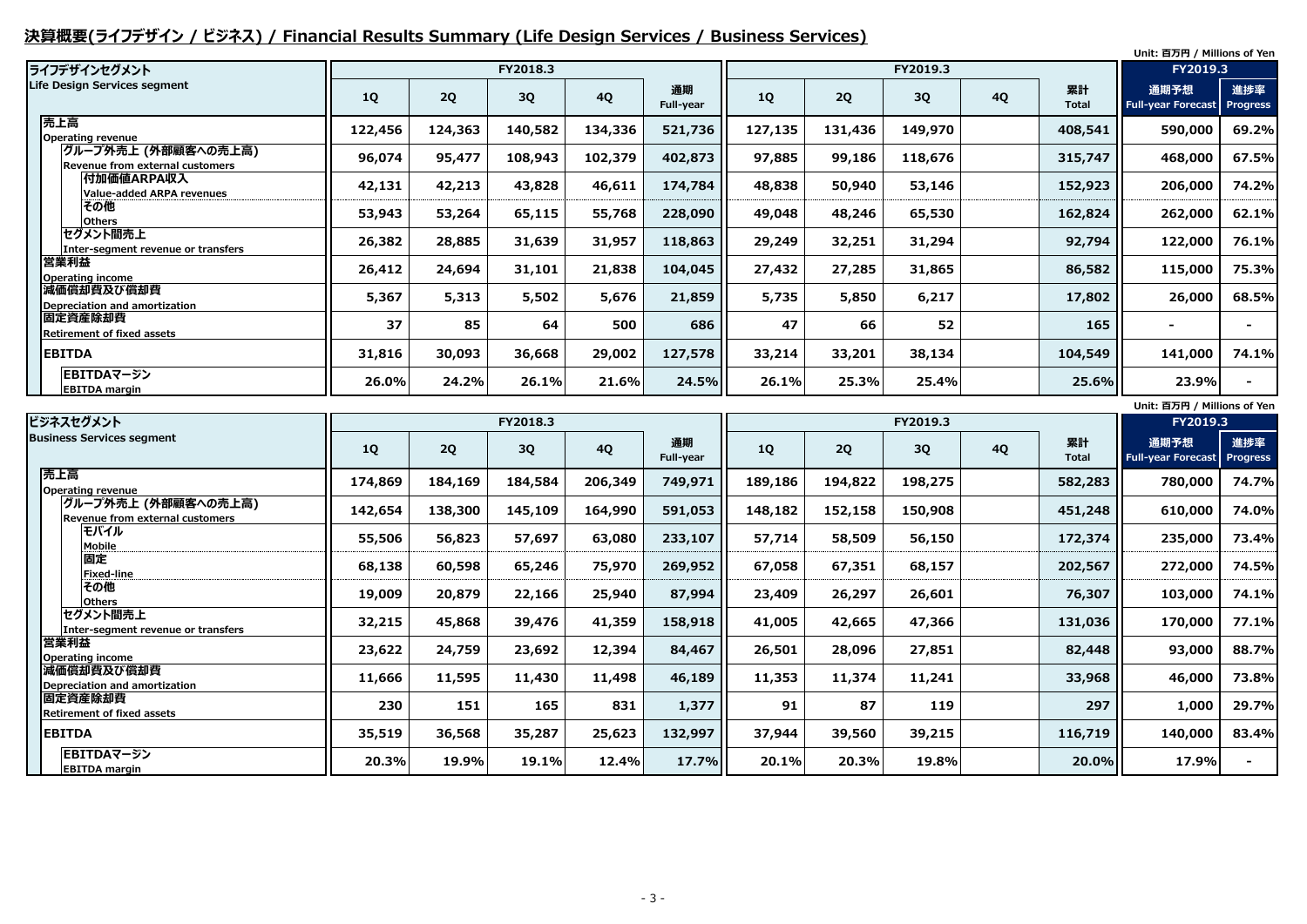# **決算概要(グローバル / その他) / Financial Results Summary (Global Services / Others)**

#### **Unit: 百万円 / Millions of Yen**

#### **Unit: 百万円 / Millions of Yen**

|                                                        |           |        |          |           |                 |        |        |          |           |                    | <u>onna 1991 i rinnons or ren</u>          |       |
|--------------------------------------------------------|-----------|--------|----------|-----------|-----------------|--------|--------|----------|-----------|--------------------|--------------------------------------------|-------|
| グローバルセグメント                                             |           |        | FY2018.3 |           |                 |        |        | FY2019.3 |           |                    | <b>FY2019.3</b>                            |       |
| <b>Global Services segment</b>                         | <b>1Q</b> | 2Q     | 3Q       | <b>4Q</b> | 通期<br>Full-year | 1Q     | 2Q     | 3Q       | <b>4Q</b> | 累計<br><b>Total</b> | 通期予想<br><b>Full-year Forecast Progress</b> | 進捗率   |
| 売上高<br>Operating revenue                               | 66,181    | 64,831 | 60,708   | 56,981    | 248,702         | 65,203 | 52,807 | 46,462   |           | 164,472            | 190,000                                    | 86.6% |
| グループ外売上 (外部顧客への売上高)<br>Revenue from external customers | 58,927    | 58,211 | 53,431   | 49,930    | 220,499         | 58,495 | 46,108 | 39,516   |           | 144,118            | 164,000                                    | 87.9% |
| セグメント間売上<br>Inter-segment revenue or transfers         | 7,255     | 6,621  | 7,277    | 7,050     | 28,203          | 6,708  | 6,699  | 6,946    |           | 20,353             | 26,000                                     | 78.3% |
| 営業利益<br>Operating income                               | 7,231     | 8,776  | 9,101    | 6,799     | 31,907          | 14,222 | 8,435  | 7,609    |           | 30,266             | 34,000                                     | 89.0% |
| 減価償却費及び償却費<br>Depreciation and amortization            | 3,053     | 2,987  | 2,970    | 2,664     | 11,674          | 2,912  | 3,099  | 3,102    |           | 9,113              | 12,000                                     | 75.9% |
| 固定資産除却費<br>Retirement of fixed assets                  | 4         | 16     | 91       | 75        | 186             |        | 19     | 3        |           | 24                 |                                            |       |
| <b>EBITDA</b>                                          | 10,288    | 11,779 | 12,162   | 9,578     | 43,807          | 17,136 | 11,552 | 10,714   |           | 39,403             | 46,000                                     | 85.7% |
| EBITDAマージン<br><b>EBITDA</b> margin                     | 15.5%     | 18.2%  | 20.0%    | 16.8%     | 17.6%           | 26.3%  | 21.9%  | 23.1%    |           | 24.0%              | 24.2%                                      |       |

| その他                                                    |              |        | FY2018.3 |                |                 |             |             | FY2019.3    |           |                    |                                        |    |
|--------------------------------------------------------|--------------|--------|----------|----------------|-----------------|-------------|-------------|-------------|-----------|--------------------|----------------------------------------|----|
| <b>Others</b>                                          | <b>1Q</b>    | 2Q     | 3Q       | <b>4Q</b>      | 通期<br>Full-year | 1Q          | 2Q          | 3Q          | <b>4Q</b> | 累計<br><b>Total</b> | 通期予想<br><b>Full-year Forecast Prog</b> | 進抄 |
| 売上高<br><b>Operating revenue</b>                        | 21,935       | 24,711 | 27,964   | 30,662         | 105,273         | 22,107      | 23,044      | 23,948      |           | 69,099             |                                        |    |
| グループ外売上 (外部顧客への売上高)<br>Revenue from external customers | 6,490        | 7,668  | 10,898   | 9,217          | 34,273          | 6,024       | 7,077       | 7,007       |           | 20,108             | $\overline{\phantom{a}}$               |    |
| セグメント間売上<br>Inter-segment revenue or transfers         | 15,445       | 17,043 | 17,066   | 21,446         | 71,000          | 16,083      | 15,967      | 16,941      |           | 48,991             |                                        |    |
| 営業利益<br><b>Operating income</b>                        | 2,651        | 2,745  | 3,504    | 1,324          | 10,224          | 1,085       | 1,383       | 1,763       |           | 4,231              |                                        |    |
| 減価償却費及び償却費<br><b>Depreciation and amortization</b>     | 266          | 255    | 402      | 451            | 1,374           | 376         | 371         | 337         |           | 1,084              |                                        |    |
| 固定資産除却費<br><b>Retirement of fixed assets</b>           | $\mathbf{0}$ |        |          | 2 <sup>1</sup> | 5.              | $\mathbf 0$ | $\mathbf 0$ | $\mathbf 0$ |           | $\mathbf{0}$       |                                        |    |
| <b>EBITDA</b>                                          | 2,917        | 3,001  | 3,909    | 1,779          | 11,605          | 1,461       | 1,754       | 2,100       |           | 5,315              |                                        |    |
| EBITDAマージン<br><b>EBITDA margin</b>                     | 13.3%        | 12.1%  | 14.0%    | 5.8%           | 11.0%           | 6.6%        | 7.6%        | 8.8%        |           | 7.7%               |                                        |    |

|                         | FY2019.3                          |                        |
|-------------------------|-----------------------------------|------------------------|
| 累計<br>otal <sup>.</sup> | 通期予想<br><b>Full-year Forecast</b> | 進捗率<br><b>Progress</b> |
| 9,099                   |                                   |                        |
| 0,108                   |                                   |                        |
| 8,991                   |                                   |                        |
| 4,231                   |                                   |                        |
| 1,084                   |                                   |                        |
| $\mathbf 0$             |                                   |                        |
| 5,315                   |                                   |                        |
| 7.7%                    |                                   |                        |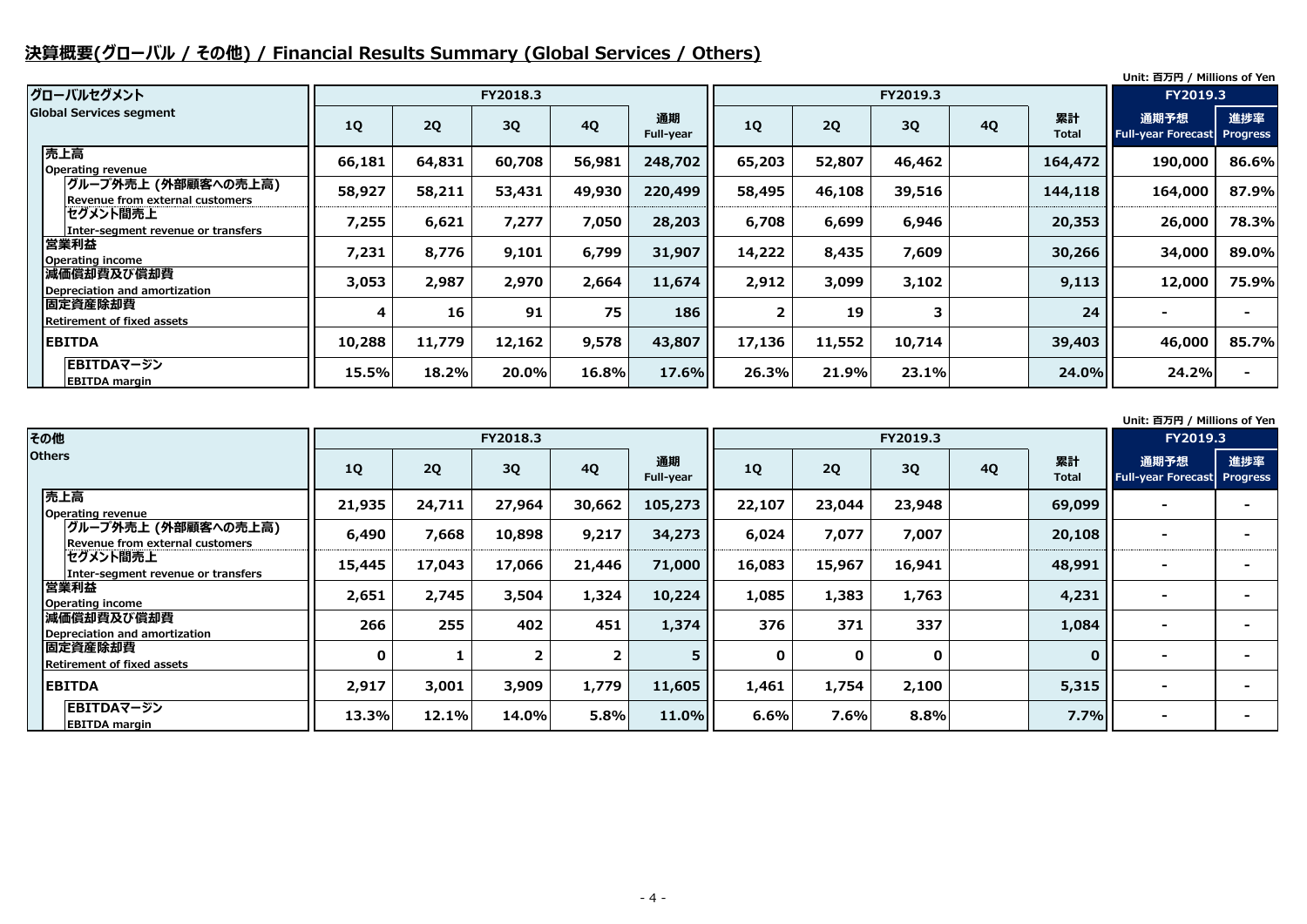### **主要オペレーションデータ / Major Operational Data**

**連結 / Consolidated basis**

#### **パーソナルセグメント・ライフデザインセグメント / Personal Services segment・Life Design Services segment**

| 累計契約数                   |                             |                |                    | FY2018.3           |                          | FY2019.3                |                    |                    |                          |  | 19年3月末 予想               |                                  |
|-------------------------|-----------------------------|----------------|--------------------|--------------------|--------------------------|-------------------------|--------------------|--------------------|--------------------------|--|-------------------------|----------------------------------|
| <b>Subscriptions</b>    |                             |                | 17年6月末<br>$Jun-17$ | 17年9月末<br>$Sep-17$ | 17年12月末<br><b>Dec-17</b> | 18年3月末<br><b>Mar-18</b> | 18年6月末<br>$Jun-18$ | 18年9月末<br>$Sep-18$ | 18年12月末<br><b>Dec-18</b> |  | 19年3月末<br><b>Mar-19</b> | <b>Mar-19</b><br><b>Forecast</b> |
| モバイル                    | au累計契約数<br>au subscriptions | (千契約/Thousand) | 49,109             | 49,665             | 50,638                   | 52,283                  | 52,891             | 53,514             | 54,263                   |  |                         | 55,430                           |
| Mobile                  | <b>UQ WIMAX</b>             | (千契約/Thousand) | 25,871             | 27,104             | 28,154                   | 29,334                  | 30,106             | 30,812             | 31,523                   |  |                         |                                  |
| 固定<br><b>Fixed-line</b> | <b>FTTH *1</b>              | (千回線/Thousand) | 4,196              | 4,264              | 4,325                    | 4,377                   | 4,421              | 4,458              | 4,491                    |  |                         | 4,400                            |

**\*1 auひかり+コミュファ光+auひかりちゅら(OCT)+ひかりJ+BIGLOBE光など / au HIKARI+Commuf@-hikari+au HIKARI Chura(OCT)+HIKARI J+BIGLOBE HIKARI and others**

| 累計契約数<br><b>Subscriptions</b> |                   |                                                                       |                 |                  |                         | FY2018.3                 |                         | FY2019.3         |                         |                          |  |                         | 19年3月末 予想                        |
|-------------------------------|-------------------|-----------------------------------------------------------------------|-----------------|------------------|-------------------------|--------------------------|-------------------------|------------------|-------------------------|--------------------------|--|-------------------------|----------------------------------|
|                               |                   |                                                                       |                 | 17年6月末<br>Jun-17 | 17年9月末<br><b>Sep-17</b> | 17年12月末<br><b>Dec-17</b> | 18年3月末<br><b>Mar-18</b> | 18年6月末<br>Jun-18 | 18年9月末<br><b>Sep-18</b> | 18年12月末<br><b>Dec-18</b> |  | 19年3月末<br><b>Mar-19</b> | <b>Mar-19</b><br><b>Forecast</b> |
|                               |                   | au累計契約数<br>au subscriptions                                           | (千契約/Thousand)  | 38,883           | 39,014                  | 39,258                   | 39,572                  | 39,651           | 39,706                  | 39,820                   |  |                         | 39,922                           |
|                               |                   | スマートフォン浸透率<br>au smartphone penetration rate                          | (%)             | 62.8             | 63.8                    | 64.7                     | 66.0                    | 66.9             | 67.8                    | 68.6                     |  |                         |                                  |
| モバイル<br>Mobile                | <b>Mobile IDs</b> | モバイルID数                                                               | (f/Thousand)    | 26,026           | 26,083                  | 26,236                   | 26,464                  | 26,596           | 26,700                  | 26,796                   |  |                         | 26,850                           |
|                               |                   | au契約者数<br>au accounts                                                 | (千人/Thousand)   | 24,956           | 24,817                  | 24,737                   | 24,691                  | 24,626           | 24,568                  | 24,520                   |  |                         | 24,200                           |
|                               |                   | MVNO契約数<br><b>MVNO</b> subscriptions                                  | (千契約/Thousand)  | 1,070            | 1,265                   | 1,498                    | 1,773                   | 1,970            | 2,132                   | 2,276                    |  |                         | 2,650                            |
|                               | FTTH *1           |                                                                       | (千回線/Thousand)  | 4,129            | 4,196                   | 4,257                    | 4,308                   | 4,352            | 4,389                   | 4,424                    |  |                         | 4,350                            |
| 固定                            |                   | RGU対象世帯数<br>Households applicable to RGU                              | (千世帯/Thousand)  | 5,333            | 5,343                   | 5,368                    | 5,382                   | 5,432            | 5,450                   | 5,468                    |  |                         |                                  |
| <b>Fixed-line</b>             |                   | <b>CATV RGU</b>                                                       | (FRGU/Thousand) | 11,044           | 11,073                  | 11,132                   | 11,155                  | 11,236           | 11,283                  | 11,323                   |  |                         |                                  |
|                               |                   | バンドル率<br><b>Bundle ratio</b>                                          | (サービス/Services) | 2.07             | 2.07                    | 2.07                     | 2.07                    | 2.07             | 2.07                    | 2.07                     |  |                         |                                  |
| au スマートバリュー                   |                   | au契約数<br>au subscriptions                                             | (千契約/Thousand)  | 12,790           | 13,020                  | 13,300                   | 13,650                  | 13,800           | 14,000                  | 14,170                   |  |                         |                                  |
| au Smart Value                |                   | 世帯数<br>Households                                                     | (千世帯/Thousand)  | 6,330            | 6,470                   | 6,630                    | 6,770                   | 6,850            | 6,950                   | 7,020                    |  |                         |                                  |
|                               |                   | auスマートパス / auスマートパスプレミアム<br>au Smart Pass / au Smart Pass Premium     | (千会員/Thousand)  | 15,290           | 15,340                  | 15,420                   | 15,530                  | 15,460           | 15,460                  | 15,450                   |  |                         |                                  |
|                               |                   | au WALLET プリペイドカード + クレジットカード *2<br>au WALLET Prepaid and Credit Card | (千枚/Thousand)   | 21,300           | 21,800                  | 22,400                   | 23,100                  | 23,600           | 24,200                  | 24,800                   |  |                         |                                  |

**\*2 有効発行枚数 / Number of valid cards**

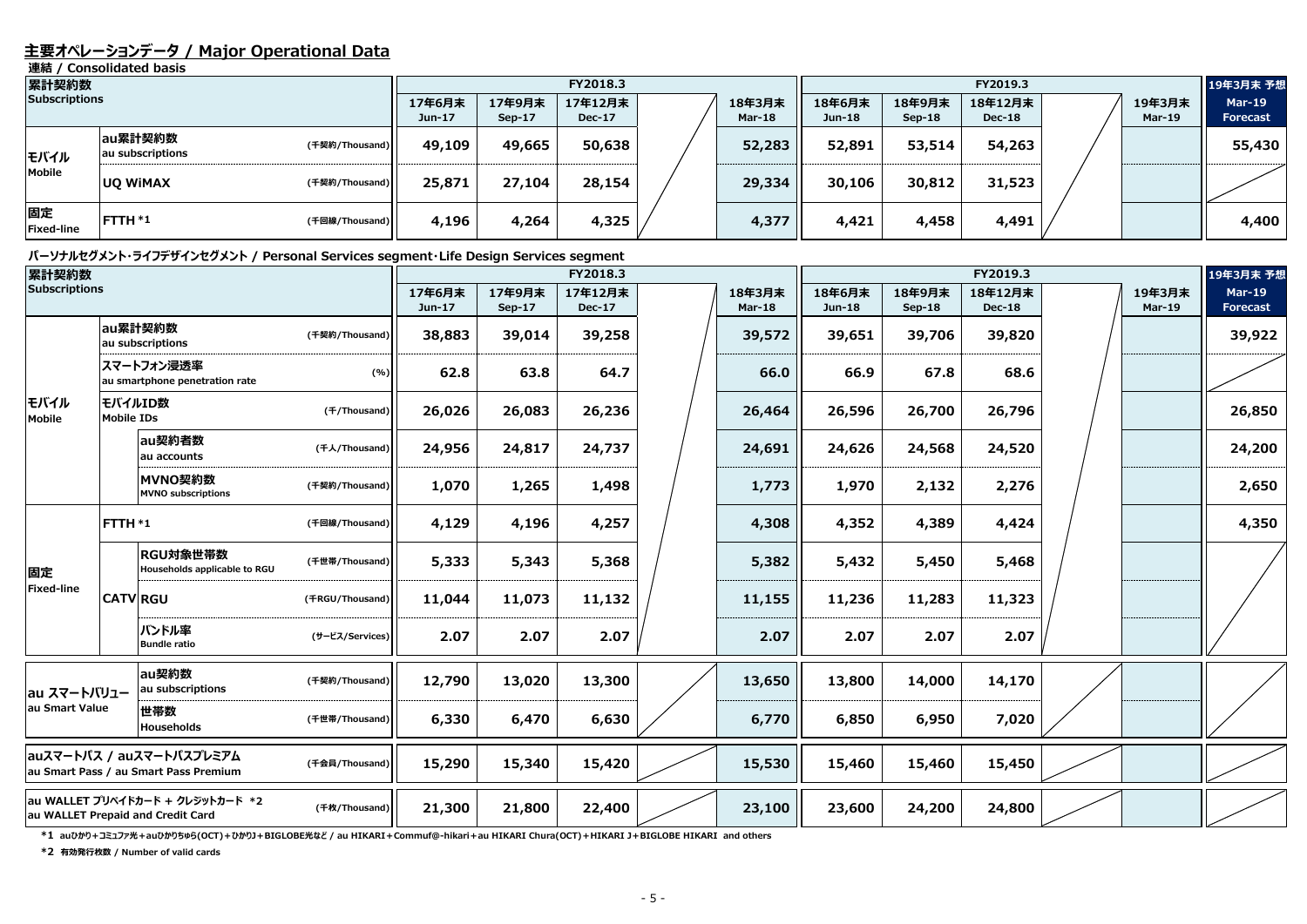### **主要オペレーションデータ / Major Operational Data**

**パーソナルセグメント・ライフデザインセグメント / Personal Services segment・Life Design Services segment**

| 各種指標                                |                                          |                       |           |                | FY2018.3 |                |                 |           |                | FY2019.3 |           |                    | FY2019.3                          |
|-------------------------------------|------------------------------------------|-----------------------|-----------|----------------|----------|----------------|-----------------|-----------|----------------|----------|-----------|--------------------|-----------------------------------|
| <b>Indicators</b>                   |                                          |                       | <b>1Q</b> | 2Q             | 3Q       | <b>4Q</b>      | 通期<br>Full-year | <b>1Q</b> | 2Q             | 3Q       | <b>4Q</b> | 累計<br><b>Total</b> | 通期予想<br><b>Full-year Forecast</b> |
| 総合ARPA<br><b>Total ARPA</b>         |                                          | (円/Yen)               | 6,530     | 6,540          | 6,500    | 6,410          | 6,500           | 6,500     | 6,560          | 6,590    |           |                    | 6,550                             |
|                                     | au通信ARPA<br>au ARPA                      | (H/Yen)               | 5,970     | 5,970          | 5,910    | 5,780          | 5,910           | 5,840     | 5,870          | 5,870    |           |                    | 5,850                             |
|                                     | 付加価値ARPA<br><b>Value-added ARPA</b>      | (H/Yen)               | 560       | 570            | 590      | 630            | 590             | 660       | 690            | 720      |           |                    | 700                               |
| au解約率<br>au churn rate              |                                          | (%)                   | 0.91      | 0.79           | 0.78     | 0.96           | 0.86            | 0.71      | 0.64           | 0.72     |           |                    |                                   |
| lau端末販売台数<br>Number of units sold   |                                          | (千台/Thousand)         | 2,070     | 2,100          | 2,530    | 2,340          | 9,030           | 1,860     | 2,000          | 2,200    |           | 6,060              | 8,500                             |
|                                     | うち スマートフォン販売台数<br>of smartphones         | (千台/Thousand)         | 1,600     | 1,700          | 2,210    | 2,000          | 7,520           | 1,610     | 1,730          | 1,910    |           | 5,250              | 7,300                             |
| au端末出荷台数<br>Number of units shipped |                                          | (千台/Thousand)         | 1,810     | 1,970          | 2,830    | 2,250          | 8,860           | 1,760     | 1,840          | 2,530    |           | 6,140              | 8,500                             |
| au経済圏 流通総額                          | au Economic Zone Gross Merchandise Value | (十億円/Billions of Yen) | 406       | 443            | 500      | 541            | 1,890           | 561       | 608            | 658      |           | 1,826              | 2,460                             |
|                                     | au WALLET 決済<br>au WALLET settlement     | (十億円/Billions of Yen) |           |                |          | $\blacksquare$ | 1,098           |           |                |          |           |                    | 1,460                             |
|                                     | au かんたん決済<br>au Carrier Billing          | (十億円/Billions of Yen) |           |                |          |                | 401             |           |                |          |           |                    | 450                               |
|                                     | その他<br><b>Others</b>                     | (十億円/Billions of Yen) |           | $\blacksquare$ |          | $\blacksquare$ | 390             |           | $\blacksquare$ |          |           |                    | 550                               |
| au経済圏 売上高<br>au Economic Zone Sales |                                          | (十億円/Billions of Yen) | 119       | 130            | 148      | 164            | 560             | 144       | 167            | 180      |           | 491                | 730                               |

\* ライフデザインセグメントのグループ外売上 + パーソナルセグメントのエネルギー、教育等の売上 / Revenue from external customers of Life Design Services segment + revenue from energy, education and others of Personal Services segment